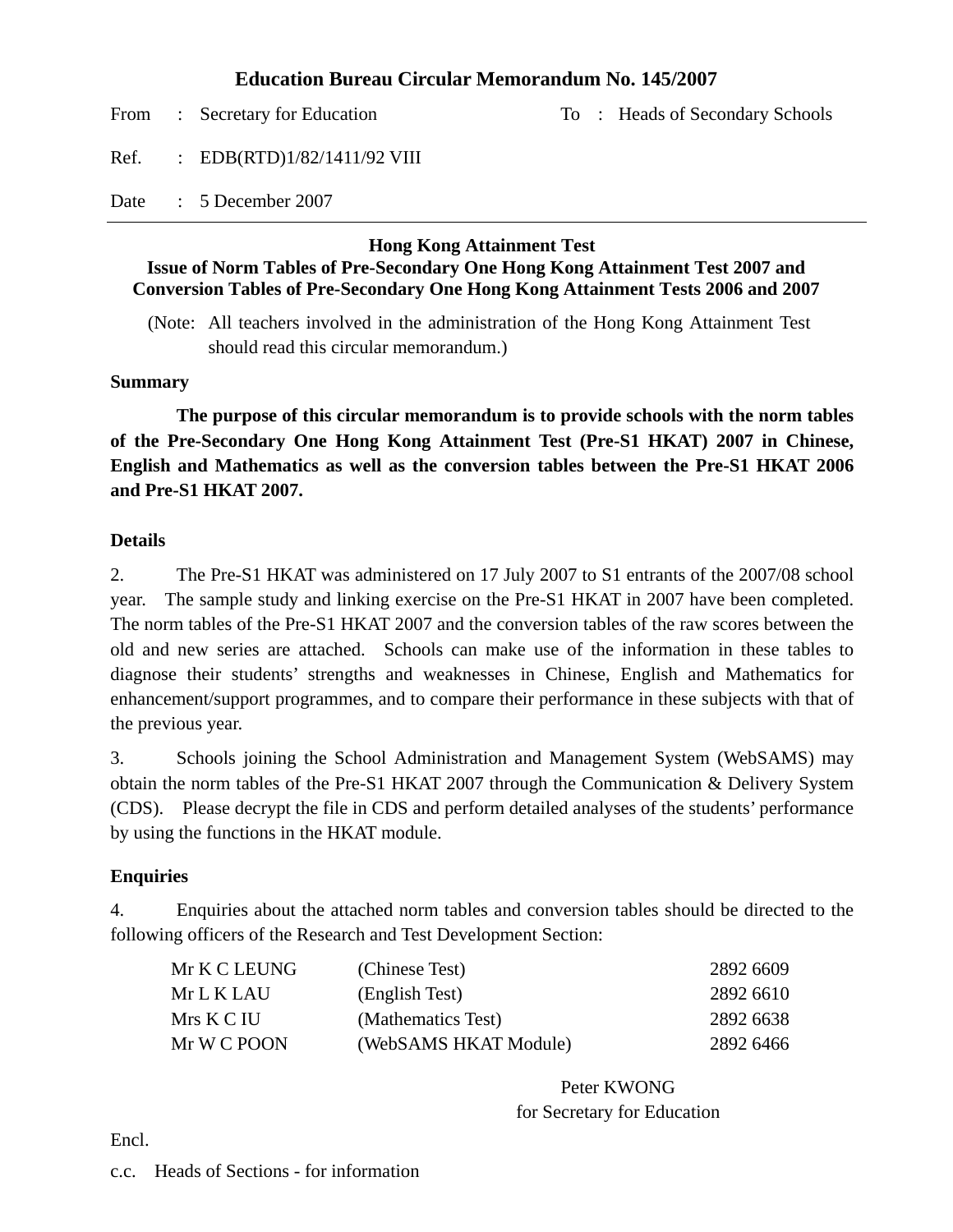|  | $\ast$ |
|--|--------|
|  |        |

| $\boldsymbol{0}$ | 48.80  | 0.0     | 51      | 101.45 | 52.3  |
|------------------|--------|---------|---------|--------|-------|
| $\mathbf{1}$     | 49.83  | 0.0     | 52      | 102.49 | 54.9  |
|                  | 50.87  | 0.0     | 53      | 103.52 | 57.6  |
| $\frac{2}{3}$    | 51.90  | 0.0     | 54      | 104.55 | 60.5  |
| $\overline{4}$   |        |         | 55      |        | 63.0  |
|                  | 52.93  | 0.1     |         | 105.58 |       |
| 5                | 53.96  | 0.1     | 56      | 106.62 | 65.6  |
| 6                | 55.00  | 0.1     | 57      | 107.65 | 68.3  |
| $\overline{7}$   | 56.03  | 0.2     | 58      | 108.68 | 70.8  |
| $\,8\,$          | 57.06  | 0.2     | 59      | 109.71 | 73.2  |
| 9                | 58.09  | 0.3     | 60      | 110.75 | 75.6  |
| $10\,$           | 59.13  | 0.4     | 61      | 111.78 | 78.0  |
| 11               | 60.16  | 0.5     | 62      | 112.81 | 80.2  |
| 12               | 61.19  | 0.7     | 63      | 113.84 | 82.3  |
| 13               | 62.22  | 0.9     | 64      | 114.87 | 84.3  |
| 14               | 63.26  | $1.0\,$ | 65      | 115.91 | 86.2  |
| 15               | 64.29  | 1.3     | 66      | 116.94 | 88.0  |
| 16               | 65.32  | 1.6     | 67      | 117.97 | 89.7  |
| 17               | 66.35  | 1.9     | 68      | 119.00 | 91.2  |
| 18               | 67.39  | 2.3     | 69      | 120.04 | 92.4  |
| 19               | 68.42  | 2.7     | 70      | 121.07 | 93.7  |
| 20               | 69.45  | 3.1     | 71      | 122.10 | 94.7  |
| 21               | 70.48  | 3.6     | 72      | 123.13 | 95.6  |
| 22               | 71.51  | 4.1     | 73      | 124.17 | 96.4  |
| 23               | 72.55  | 4.7     | 74      | 125.20 | 97.1  |
| 24               | 73.58  | 5.3     | 75      | 126.23 | 97.6  |
| 25               | 74.61  | 6.0     | 76      | 127.26 | 98.2  |
| 26               | 75.64  | 6.8     | $77 \,$ | 128.30 | 98.7  |
| 27               | 76.68  | 7.7     | 78      | 129.33 | 99.0  |
| 28               | 77.71  | 8.6     | 79      | 130.36 | 99.3  |
| 29               | 78.74  | 9.5     | $80\,$  | 131.39 | 99.4  |
| 30               | 79.77  | 10.7    | 81      | 132.42 | 99.6  |
| 31               | 80.81  | 12.0    | 82      | 133.46 | 99.7  |
| 32               | 81.84  | 13.3    | 83      | 134.49 | 99.8  |
| 33               | 82.87  | 14.6    | 84      | 135.52 | 99.9  |
| 34               | 83.90  | 16.0    | 85      | 136.55 | 99.9  |
| 35               | 84.94  | 17.4    | 86      | 137.59 | 99.9  |
| 36               | 85.97  | 19.1    | 87      | 138.62 | 100.0 |
| 37               | 87.00  | 20.7    | 88      | 139.65 | 100.0 |
| 38               | 88.03  | 22.6    | 89      | 140.68 | 100.0 |
| 39               | 89.07  | 24.5    | 90      | 141.72 | 100.0 |
| 40               | 90.10  | 26.5    | 91      | 142.75 | 100.0 |
| 41               | 91.13  | 28.5    | 92      | 143.78 | 100.0 |
| 42               | 92.16  | 30.6    | 93      | 144.81 | 100.0 |
| 43               | 93.19  | 32.8    | 94      | 145.85 | 100.0 |
| 44               | 94.23  | 34.9    | 95      | 146.88 | 100.0 |
| 45               | 95.26  | 37.3    | 96      | 147.91 | 100.0 |
| 46               | 96.29  | 39.5    | 97      | 148.94 | 100.0 |
| 47               | 97.32  | 42.0    | 98      | 149.98 | 100.0 |
| 48               | 98.36  | 44.5    | 99      | 151.01 | 100.0 |
| 49               | 99.39  | 47.0    | 100     | 152.04 | 100.0 |
| 50               | 100.42 | 49.6    |         |        |       |

\* 常模表根據二零零七/零八學年入讀中一的學生樣本編製。

49.59

14.53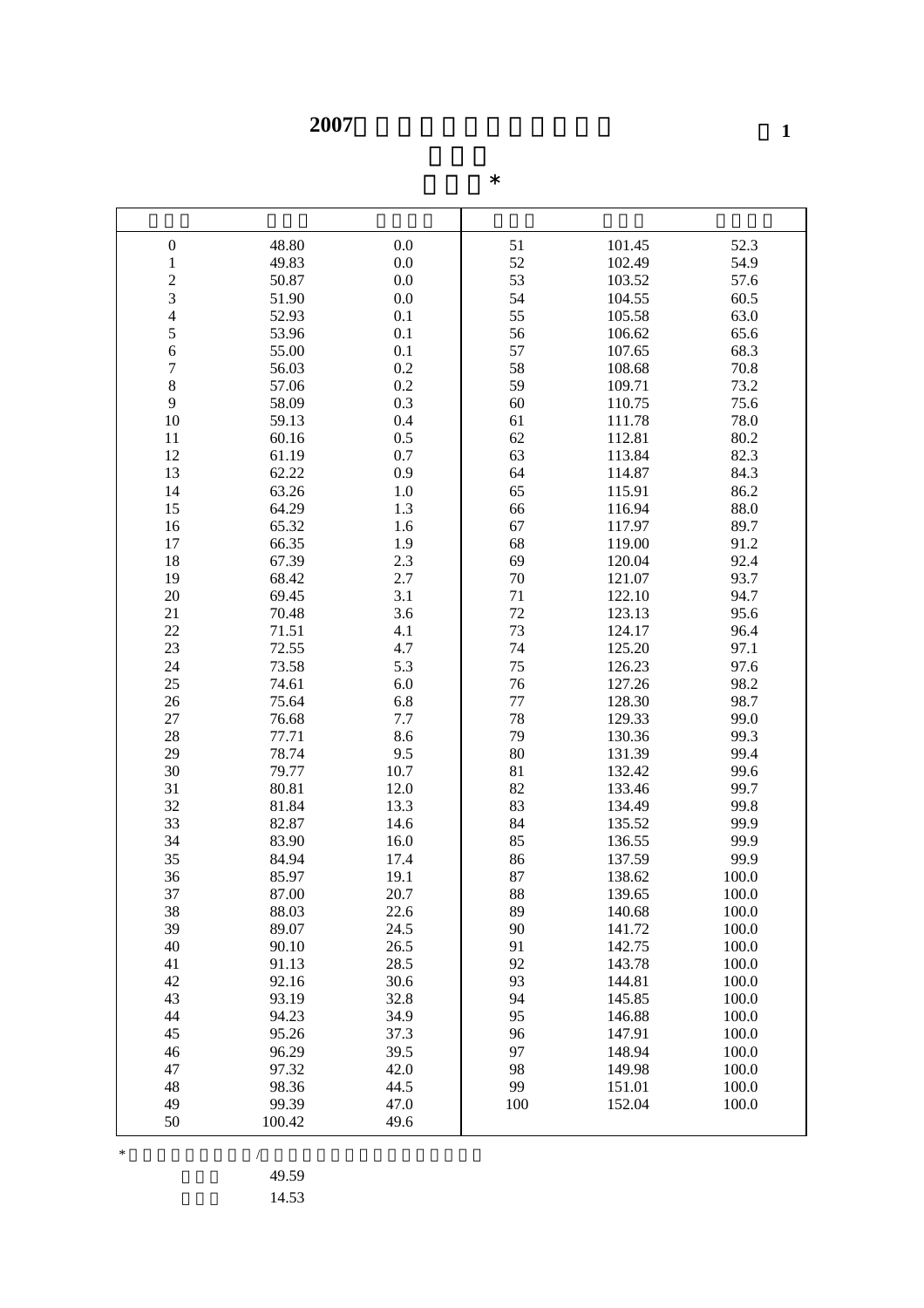$*$ 

|  |  | $\ast$ |
|--|--|--------|
|  |  |        |

| $\boldsymbol{0}$                           | 0.3<br>51.79    | $\mathcal{E}$                     | $11\,$                                     | 125.20 | 97.0  |
|--------------------------------------------|-----------------|-----------------------------------|--------------------------------------------|--------|-------|
|                                            |                 |                                   |                                            |        |       |
| $\,1$                                      | 56.51<br>0.3    | $\, )$<br>$\overline{(\ }$        | 12                                         | 130.35 | 98.9  |
| $\frac{2}{3}$                              | 1.7<br>61.23    |                                   | 13                                         | 135.50 | 99.6  |
|                                            | 65.95<br>1.7    |                                   | 14                                         | 140.65 | 99.9  |
| $\overline{\mathcal{L}}$                   | 70.67<br>6.3    |                                   | 15                                         | 145.81 | 100.0 |
| 5                                          | 75.39<br>6.3    |                                   | 16                                         | 150.96 | 100.0 |
| 6                                          | 80.11<br>15.9   |                                   |                                            |        |       |
|                                            |                 |                                   |                                            |        |       |
| $\overline{7}$                             | 84.83<br>15.9   | $\overline{(\ }$<br>$\mathcal{E}$ | $\boldsymbol{0}$                           | 73.63  | 6.6   |
| 8                                          | 89.55<br>33.0   |                                   | $\mathbf{1}$                               | 79.08  | 11.0  |
| 9                                          | 94.27<br>33.0   |                                   | $\frac{2}{3}$                              | 84.53  | 22.7  |
| 10                                         | 98.99<br>56.6   |                                   |                                            | 89.98  | 33.4  |
| 11                                         | 103.71<br>56.6  |                                   | $\overline{4}$                             | 95.43  | 46.8  |
| 12                                         | 108.43<br>80.2  |                                   |                                            | 100.88 | 60.0  |
|                                            |                 |                                   | $\frac{5}{6}$                              |        |       |
| 13                                         | 80.2<br>113.15  |                                   |                                            | 106.33 | 71.8  |
| 14                                         | 117.87<br>95.3  |                                   | $\overline{7}$                             | 111.78 | 81.8  |
| 15                                         | 122.59<br>95.3  |                                   | $\,8$                                      | 117.23 | 90.0  |
| 16                                         | 127.31<br>100.0 |                                   | 9                                          | 122.68 | 94.6  |
|                                            |                 |                                   | 10                                         | 128.13 | 98.0  |
| $\boldsymbol{0}$                           | 81.68<br>32.9   |                                   | 11                                         | 133.58 | 99.5  |
|                                            | 100.79<br>71.2  |                                   | 12                                         |        |       |
| $\mathbf{1}$                               |                 |                                   |                                            | 139.03 | 100.0 |
| $\overline{c}$                             | 100.0<br>119.90 |                                   |                                            |        |       |
|                                            |                 | $\overline{(\ }$<br>$\big)$       | $\boldsymbol{0}$                           | 57.46  | 2.5   |
| $\boldsymbol{0}$                           | 81.13<br>31.1   |                                   | $\,1$                                      | 62.56  | 3.0   |
| $\,1$                                      | 101.23<br>75.0  |                                   |                                            | 67.66  | 4.1   |
| $\overline{c}$                             | 121.33<br>100.0 |                                   | $\begin{array}{c} 2 \\ 3 \\ 4 \end{array}$ | 72.77  | 6.4   |
|                                            |                 |                                   |                                            | 77.87  |       |
|                                            |                 |                                   |                                            |        | 9.6   |
| $\boldsymbol{0}$                           | 73.59<br>15.9   |                                   | 5                                          | 82.97  | 15.1  |
| $\mathbf{1}$                               | 94.68<br>58.9   |                                   | 6                                          | 88.07  | 23.4  |
| $\overline{c}$                             | 115.78<br>100.0 |                                   | $\overline{7}$                             | 93.17  | 34.7  |
|                                            |                 |                                   | $8\,$                                      | 98.28  | 49.5  |
| $\boldsymbol{0}$                           | 75.79<br>19.6   |                                   | 9                                          | 103.38 | 62.7  |
| $\mathbf{1}$                               | 96.00<br>60.6   |                                   | 10                                         | 108.48 | 76.7  |
|                                            |                 |                                   |                                            |        |       |
| $\overline{c}$                             | 116.21<br>100.0 |                                   | 11                                         | 113.58 | 86.2  |
|                                            |                 |                                   | 12                                         | 118.68 | 94.1  |
| $\boldsymbol{0}$                           | 69.89<br>6.7    |                                   | 13                                         | 123.79 | 98.1  |
| $\,1$                                      | 76.36<br>6.7    |                                   | 14                                         | 128.89 | 100.0 |
|                                            | 82.83<br>25.2   |                                   |                                            |        |       |
| $\frac{2}{3}$                              | 89.31<br>25.2   | $\overline{(\ }$<br>$\big)$       | $\boldsymbol{0}$                           | 73.86  | 6.3   |
|                                            | 95.78<br>53.1   |                                   |                                            | 76.84  | 8.6   |
| $\overline{\mathcal{L}}$                   |                 |                                   | $\frac{1}{2}$                              |        |       |
| 5                                          | 102.25<br>53.1  |                                   |                                            | 79.82  | 12.8  |
| 6                                          | 108.72<br>82.4  |                                   |                                            | 82.80  | 18.3  |
| $\overline{7}$                             | 115.19<br>82.4  |                                   | $\overline{\mathcal{A}}$                   | 85.78  | 24.1  |
| 8                                          | 121.67<br>100.0 |                                   | 5                                          | 88.76  | 29.9  |
|                                            |                 |                                   | 6                                          | 91.74  | 35.7  |
| $\boldsymbol{0}$                           | 8.3<br>71.40    |                                   | $\boldsymbol{7}$                           | 94.72  | 41.4  |
| $\,1$                                      | 83.72<br>26.8   |                                   | $8\,$                                      | 97.70  | 47.0  |
|                                            |                 |                                   |                                            |        |       |
| $\frac{2}{3}$                              | 96.03<br>52.6   |                                   | 9                                          | 100.68 | 53.2  |
|                                            | 80.1<br>108.35  |                                   | 10                                         | 103.66 | 59.5  |
| $\overline{4}$                             | 100.0<br>120.66 |                                   | 11                                         | 106.64 | 66.8  |
|                                            |                 |                                   | 12                                         | 109.62 | 73.6  |
| $\big)$<br>$\left($<br>$\boldsymbol{0}$    | 68.54<br>3.1    |                                   | 13                                         | 112.59 | 80.2  |
| $\mathbf{1}$                               | 73.69<br>5.7    |                                   | 14                                         | 115.57 | 86.3  |
|                                            | 78.84<br>12.3   |                                   | 15                                         | 118.55 | 90.7  |
| $\frac{2}{3}$                              |                 |                                   |                                            |        |       |
|                                            | 83.99<br>19.3   |                                   | 16                                         | 121.53 | 94.3  |
| $\begin{array}{c} 4 \\ 5 \\ 6 \end{array}$ | 89.14<br>29.8   |                                   | 17                                         | 124.51 | 96.7  |
|                                            | 94.29<br>41.5   |                                   | 18                                         | 127.49 | 98.4  |
|                                            | 99.45<br>54.6   |                                   | 19                                         | 130.47 | 99.3  |
| $\overline{7}$                             | 104.60<br>67.8  |                                   | 20                                         | 133.45 | 99.7  |
| 8                                          | 109.75<br>78.9  |                                   | 21                                         | 136.43 | 100.0 |
| 9                                          | 87.5<br>114.90  |                                   | 22                                         | 139.41 | 100.0 |
|                                            |                 |                                   |                                            |        |       |
| $10\,$                                     | 93.4<br>120.05  |                                   |                                            |        |       |
|                                            |                 |                                   |                                            |        |       |
|                                            |                 |                                   |                                            |        |       |
|                                            |                 |                                   |                                            |        |       |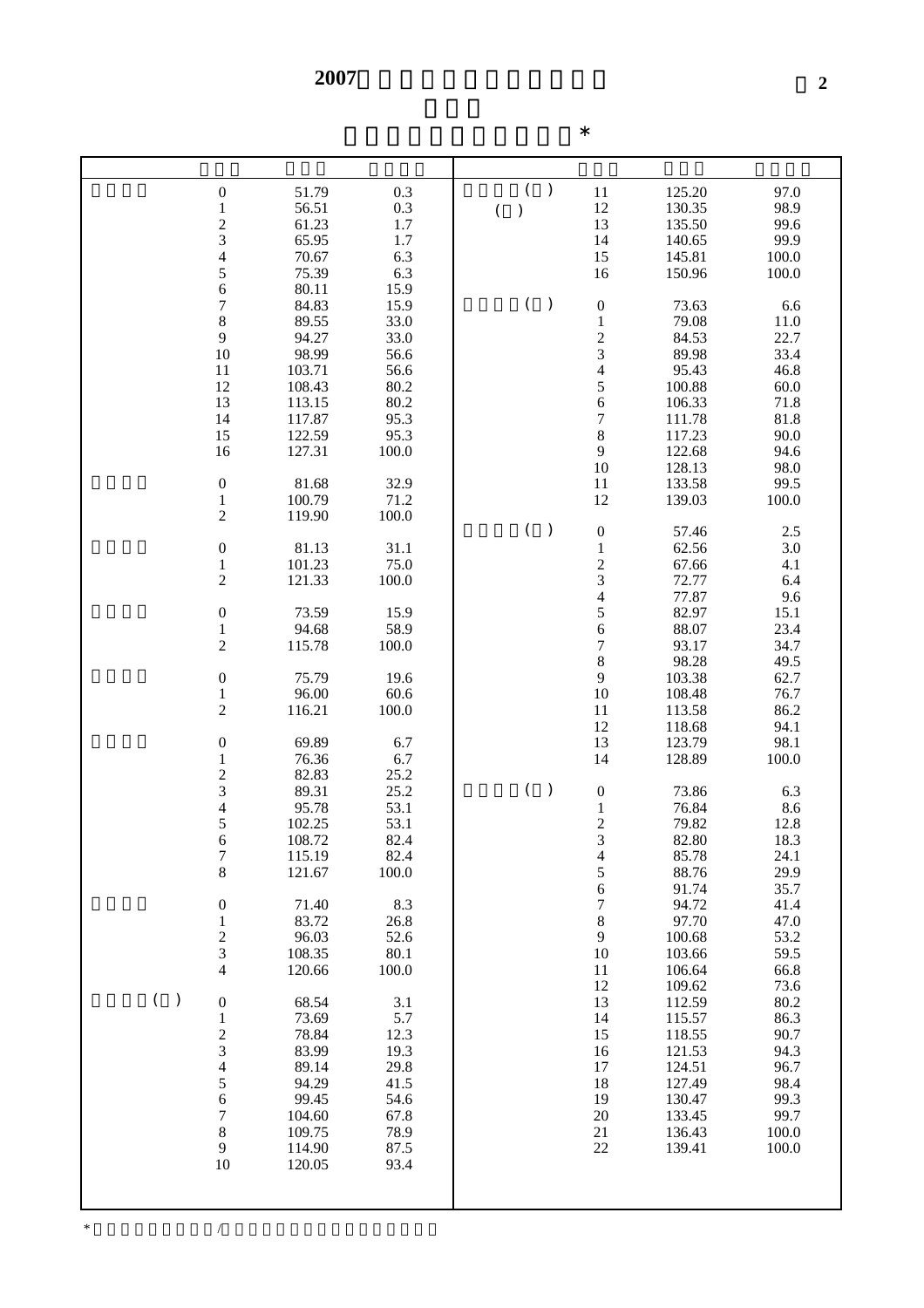**2006**年轉換至**2007**年的原始分換算表\*

| 2006           | 2007           | 2006           | 2007           |
|----------------|----------------|----------------|----------------|
|                |                |                |                |
|                |                |                | 44.00          |
| 1.00           | 2.25           | 51.00          | 44.78          |
| 2.00           | 4.50           | 52.00          |                |
| 3.00           | 6.75           | 53.00          | 45.71          |
| 4.00           | 9.00           | 54.00          | 46.60          |
| 5.00           | 9.50           | 55.00          | 47.26          |
| 6.00           | 10.00          | 56.00          | 47.77          |
| 7.00           | 10.50          | 57.00          | 49.05          |
| 8.00           | 11.00          | 58.00          | 50.11          |
| 9.00           | 11.50          | 59.00          | 51.27          |
| 10.00          | 12.00          | 60.00          | 52.05          |
| 11.00          | 12.50          | 61.00          | 53.21          |
| 12.00<br>13.00 | 13.42          | 62.00<br>63.00 | 54.25<br>55.21 |
|                | 14.33          |                |                |
| 14.00          | 16.00          | 64.00          | 56.15          |
| 15.00          | 17.00          | 65.00          | 57.15          |
| 16.00          | 17.33          | 66.00          | 58.10          |
| 17.00          | 18.13          | 67.00          | 58.80          |
| 18.00          | 18.63<br>19.00 | 68.00          | 60.33          |
| 19.00          |                | 69.00          | 60.87          |
| 20.00          | 20.00          | 70.00          | 62.86          |
| 21.00          | 20.27          | 71.00          | 63.94          |
| 22.00          | 20.45          | 72.00          | 65.29          |
| 23.00          | 20.64          | 73.00          | 66.82          |
| 24.00          | 21.00          | 74.00          | 68.00          |
| 25.00          | 21.22          | 75.00          | 68.73          |
| 26.00          | 22.14<br>22.43 | 76.00          | 70.04<br>70.54 |
| 27.00          | 23.00          | 77.00<br>78.00 | 71.27          |
| 28.00<br>29.00 | 23.43          | 79.00          | 72.31          |
| 30.00          | 23.64          | 80.00          | 72.92          |
| 31.00          | 25.00          | 81.00          | 74.13          |
| 32.00          | 25.75          | 82.00          | 74.63          |
| 33.00          | 26.17          | 83.00          | 75.63          |
| 34.00          | 26.67          | 84.00          | 76.43          |
| 35.00          | 27.57          | 85.00          | 76.71          |
| 36.00          | 28.00          | 86.00          | 78.00          |
| 37.00          | 29.63          | 87.00          | 79.00          |
| 38.00          | 30.15          | 88.00          | 80.00          |
| 39.00          | 30.54          | 89.00          | 82.00          |
| 40.00          | 32.00          | 90.00          | 84.00          |
| 41.00          | 33.21          | 91.00          | 84.25          |
| 42.00          | 34.33          | 92.00          | 84.50          |
| 43.00          | 35.07          | 93.00          | 84.75          |
| 44.00          | 35.80          | 94.00          | 85.00          |
| 45.00          | 37.27          | 95.00          | 87.50          |
| 46.00          | 38.33          | 96.00          | 90.00          |
| 47.00          | 39.41          | 97.00          | 92.50          |
| 48.00          | 40.89          | 98.00          | 95.00          |
| 49.00          | 42.35          | 99.00          | 97.50          |
| 50.00          | 43.04          | 100.00         | 100.00         |
|                |                |                |                |

| 2006   | 2007   |  |
|--------|--------|--|
| 51.00  | 44.00  |  |
| 52.00  | 44.78  |  |
| 53.00  | 45.71  |  |
| 54.00  | 46.60  |  |
| 55.00  | 47.26  |  |
| 56.00  | 47.77  |  |
| 57.00  | 49.05  |  |
| 58.00  | 50.11  |  |
| 59.00  | 51.27  |  |
| 60.00  | 52.05  |  |
| 61.00  | 53.21  |  |
| 62.00  | 54.25  |  |
| 63.00  | 55.21  |  |
| 64.00  | 56.15  |  |
| 65.00  | 57.15  |  |
| 66.00  | 58.10  |  |
| 67.00  | 58.80  |  |
| 68.00  | 60.33  |  |
| 69.00  | 60.87  |  |
| 70.00  | 62.86  |  |
| 71.00  | 63.94  |  |
| 72.00  | 65.29  |  |
| 73.00  | 66.82  |  |
| 74.00  | 68.00  |  |
| 75.00  | 68.73  |  |
| 76.00  | 70.04  |  |
| 77.00  | 70.54  |  |
| 78.00  | 71.27  |  |
| 79.00  | 72.31  |  |
| 80.00  | 72.92  |  |
| 81.00  | 74.13  |  |
| 82.00  | 74.63  |  |
| 83.00  | 75.63  |  |
| 84.00  | 76.43  |  |
| 85.00  | 76.71  |  |
| 86.00  | 78.00  |  |
| 87.00  | 79.00  |  |
| 88.00  | 80.00  |  |
| 89.00  | 82.00  |  |
| 90.00  | 84.00  |  |
| 91.00  | 84.25  |  |
| 92.00  | 84.50  |  |
| 93.00  | 84.75  |  |
| 94.00  | 85.00  |  |
| 95.00  | 87.50  |  |
| 96.00  | 90.00  |  |
| 97.00  | 92.50  |  |
| 98.00  | 95.00  |  |
| 99.00  | 97.50  |  |
| 100.00 | 100.00 |  |
|        |        |  |

 $*$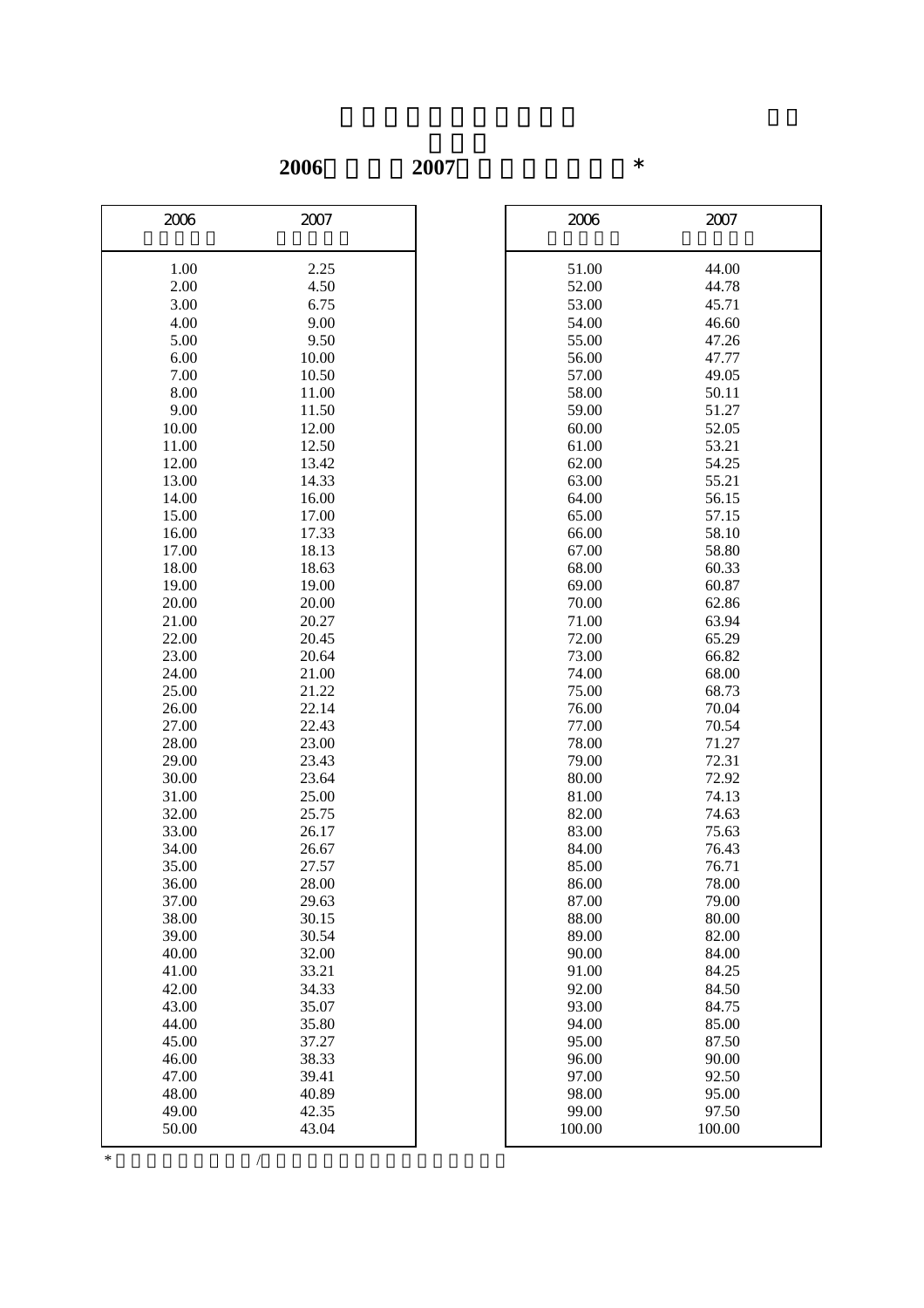**2007**年轉換至**2006**年的原始分換算表\*

| 2007           | 2006           | 2007           | 2006           |
|----------------|----------------|----------------|----------------|
|                |                |                |                |
| 1.00           | 0.44           | 51.00          | 58.74          |
| 2.00           | 0.89           | 52.00          | 59.94          |
| 3.00           | 1.33           | 53.00          | 60.78          |
| 4.00           | 1.78           | 54.00          | 61.82          |
| 5.00           | 2.22           | 55.00          | 62.75          |
| 6.00           | 2.67           | 56.00          | 63.79          |
| 7.00           | 3.11           | 57.00          | 64.85          |
| 8.00           | 3.56           | 58.00          | 65.90          |
| 9.00           | 4.00           | 59.00          | 67.20          |
| 10.00          | 6.00           | 60.00          | 67.67          |
| 11.00          | 8.00           | 61.00          | 69.14          |
| 12.00          | 10.00          | 62.00          | 69.59          |
| 13.00          | 11.67          | 63.00          | 70.06          |
| 14.00          | 12.46          | 64.00          | 71.07          |
| 15.00          | 13.25          | 65.00          | 71.86          |
| 16.00          | 14.00          | 66.00          | 72.53          |
| 17.00          | 15.00          | 67.00          | 73.10          |
| 18.00          | 16.67          | 68.00          | 74.00          |
| 19.00          | 19.00          | 69.00          | 75.26          |
| 20.00          | 20.00          | 70.00          | 75.96          |
| 21.00          | 24.00          | 71.00          | 77.73          |
| 22.00          | 25.88          | 72.00          | 78.73          |
| 23.00          | 28.00          | 73.00          | 80.11          |
| 24.00          | 30.42          | 74.00          | 80.89          |
| 25.00          | 31.00          | 75.00          | 82.38          |
| 26.00          | 32.50          | 76.00          | 83.50          |
| 27.00          | 34.50          | 77.00          | 85.50          |
| 28.00          | 36.00          | 78.00          | 86.00          |
| 29.00          | 36.09          | 79.00          | 87.00          |
| 30.00          | 37.75          | 80.00          | 88.00          |
| 31.00          | 39.40          | 81.00          | 88.67          |
| 32.00          | 40.00          | 82.00          | 89.00          |
| 33.00          | 40.75          | 83.00          | 89.33          |
| 34.00          | 41.73          | 84.00          | 90.00          |
| 35.00          | 42.89          | 85.00          | 94.00          |
| 36.00          | 44.15          | 86.00          | 94.40          |
| 37.00          | 44.80          | 87.00          | 94.80          |
| 38.00          | 45.73          | 88.00          | 95.20          |
| 39.00          | 46.53          | 89.00          | 95.60          |
| 40.00          | 47.38          | 90.00          | 96.00          |
| 41.00          | 48.09<br>48.74 | 91.00<br>92.00 | 96.40<br>96.80 |
| 42.00<br>43.00 | 49.92          | 93.00          | 97.20          |
| 44.00          | 51.00          | 94.00          | 97.60          |
| 45.00          | 52.19          | 95.00          | 98.00          |
| 46.00          | 53.37          | 96.00          | 98.40          |
| 47.00          | 54.50          | 97.00          | 98.80          |
| 48.00          | 56.26          | 98.00          | 99.20          |
| 49.00          | 56.96          | 99.00          | 99.60          |
| 50.00          | 57.91          | 100.00         | 100.00         |
|                |                |                |                |

| 2007           | 2006   |
|----------------|--------|
| 51.00          | 58.74  |
| 52.00          | 59.94  |
| 53.00          | 60.78  |
| 54.00          | 61.82  |
| 55.00          | 62.75  |
| 56.00          | 63.79  |
| 57.00          | 64.85  |
| 58.00          | 65.90  |
| 59.00          | 67.20  |
| 60.00          | 67.67  |
| 61.00          | 69.14  |
| 62.00          | 69.59  |
| 63.00          | 70.06  |
| 64.00          | 71.07  |
| 65.00          | 71.86  |
| 66.00          | 72.53  |
| 67.00          | 73.10  |
| 68.00          | 74.00  |
| 69.00          | 75.26  |
| 70.00          | 75.96  |
| 71.00          | 77.73  |
| 72.00          | 78.73  |
| 73.00          | 80.11  |
|                | 80.89  |
| 74.00          | 82.38  |
| 75.00<br>76.00 |        |
|                | 83.50  |
| 77.00          | 85.50  |
| 78.00          | 86.00  |
| 79.00          | 87.00  |
| 80.00          | 88.00  |
| 81.00          | 88.67  |
| 82.00          | 89.00  |
| 83.00          | 89.33  |
| 84.00          | 90.00  |
| 85.00          | 94.00  |
| 86.00          | 94.40  |
| 87.00          | 94.80  |
| 88.00          | 95.20  |
| 89.00          | 95.60  |
| 90.00          | 96.00  |
| 91.00          | 96.40  |
| 92.00          | 96.80  |
| 93.00          | 97.20  |
| 94.00          | 97.60  |
| 95.00          | 98.00  |
| 96.00          | 98.40  |
| 97.00          | 98.80  |
| 98.00          | 99.20  |
| 99.00          | 99.60  |
| 100.00         | 100.00 |
|                |        |

 $*$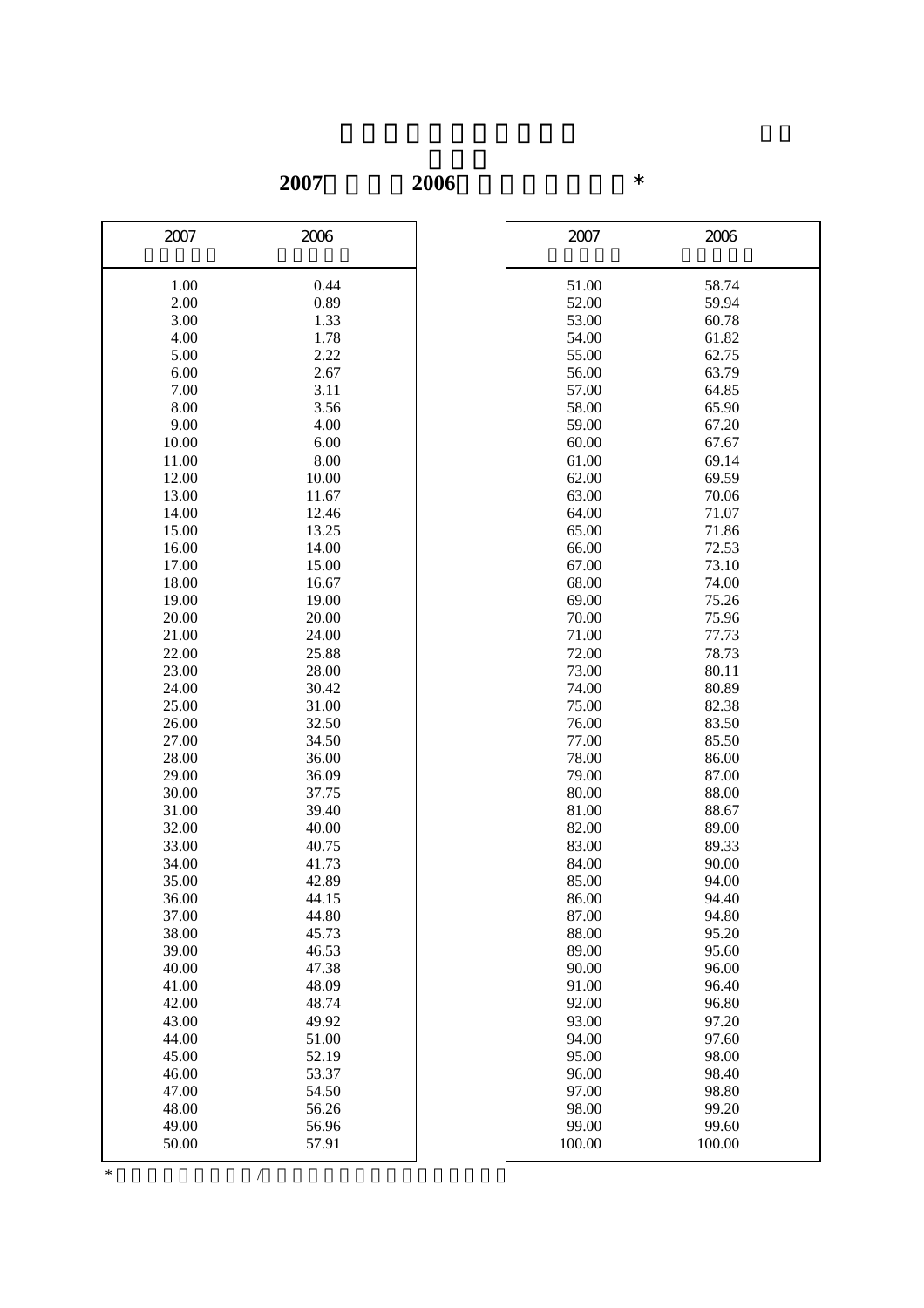#### **Pre-Secondary One Hong Kong Attainment Test 2007 English Norm Table**\* **Table 1 Table 1**

| Raw<br>Score     | Standardized<br>Score | Percentile | Raw<br>Score | Standardized<br>Score | Percentile |
|------------------|-----------------------|------------|--------------|-----------------------|------------|
|                  |                       |            |              |                       |            |
| $\boldsymbol{0}$ | 71.01                 | 0.1        | 51           | 101.86                | 53.5       |
| $\,1$            | 71.62                 | 0.1        | 52           | 102.46                | 54.5       |
|                  | 72.22                 | 0.3        | 53           | 103.07                | 55.6       |
| $\frac{2}{3}$    | 72.83                 | 0.3        | 54           | 103.67                | 56.7       |
| $\overline{4}$   | 73.43                 | 0.7        | 55           | 104.28                | 57.8       |
| 5                | 74.04                 | 0.9        | 56           | 104.88                | 59.0       |
| $\overline{6}$   | 74.64                 | 1.7        | 57           | 105.49                | 60.2       |
| $\boldsymbol{7}$ | 75.24                 | 2.0        | 58           | 106.09                | 61.4       |
| $\,8\,$          | 75.85                 | 3.3        | 59           | 106.70                | 62.6       |
| 9                | 76.45                 | 3.9        | 60           | 107.30                | 63.7       |
| $10\,$           | 77.06                 | 5.5        | 61           | 107.91                | 64.9       |
| 11               | 77.66                 | 6.3        | 62           | 108.51                | 66.1       |
| 12               | 78.27                 | 8.0        | 63           | 109.12                | 67.3       |
| 13               | 78.87                 | 9.0        | 64           | 109.72                | 68.6       |
| 14               | 79.48                 | 10.7       | 65           | 110.32                | 70.0       |
| 15               | 80.08                 | 11.8       | 66           | 110.93                | 71.3       |
| 16               | 80.69                 | 13.5       | 67           | 111.53                | 72.6       |
| 17               | 81.29                 | 14.7       | 68           | 112.14                | 73.9       |
| 18               | 81.90                 | 16.0       | 69           | 112.74                | 75.3       |
| 19               | 82.50                 | 17.3       | 70           | 113.35                | 76.6       |
| 20               | 83.11                 | 18.7       | 71           | 113.95                | 77.9       |
| 21               | 83.71                 | 20.0       | 72           | 114.56                | 79.3       |
| 22               | 84.32                 | 21.2       | 73           | 115.16                | 80.5       |
| 23               | 84.92                 | 22.4       | 74           | 115.77                | 81.9       |
| 24               | 85.53                 | 23.7       | 75           | 116.37                | 83.3       |
| 25               | 86.13                 | 24.9       | 76           | 116.98                | 84.5       |
| 26               | 86.74                 | 26.1       | 77           | 117.58                | 85.8       |
| 27               | 87.34                 | 27.2       | 78           | 118.19                | 86.9       |
| 28               | 87.95                 | 28.3       | 79           | 118.79                | 88.1       |
| 29               | 88.55                 | 29.4       | 80           | 119.40                | 89.3       |
| 30               | 89.16                 | 30.4       | 81           | 120.00                | 90.4       |
| 31               | 89.76                 | 31.5       | 82           | 120.61                | 91.5       |
| 32               | 90.37                 | 32.7       | 83           | 121.21                | 92.6       |
| 33               | 90.97                 | 33.8       | 84           | 121.82                | 93.6       |
| 34               | 91.58                 | 34.9       | 85           | 122.42                | 94.5       |
| 35               | 92.18                 | 36.0       | 86           | 123.03                | 95.4       |
| 36               | 92.78                 | 37.0       | 87           | 123.63                | 96.1       |
| 37               | 93.39                 | 38.1       | 88           | 124.24                | 96.8       |
| 38               | 93.99                 | 39.0       | 89           | 124.84                | 97.4       |
| 39               | 94.60                 | 40.2       | 90           | 125.45                | 98.0       |
| 40               | 95.20                 | 41.3       | 91           | 126.05                | 98.5       |
| 41               | 95.81                 | 42.3       | 92           | 126.65                | 98.9       |
| 42               | 96.41                 | 43.5       | 93           | 127.26                | 99.2       |
| 43               | 97.02                 | 44.6       | 94           | 127.86                | 99.4       |
| 44               | 97.62                 | 45.7       | 95           | 128.47                | 99.6       |
| 45               | 98.23                 | 46.9       | 96           | 129.07                | 99.8       |
| 46               | 98.83                 | 48.0       | 97           | 129.68                | 99.9       |
| 47               | 99.44                 | 49.1       | 98           | 130.28                | 100.0      |
| 48               | 100.04                | 50.1       | 99           | 130.89                | 100.0      |
| 49               | 100.65                | 51.2       | 100          | 131.49                | 100.0      |
| 50               | 101.25                | 52.3       |              |                       |            |

\* Sample for construction of this norm table was collected from S1 entrants of the 2007/08 school year.

Mean 47.93<br>S.D. 24.80

24.80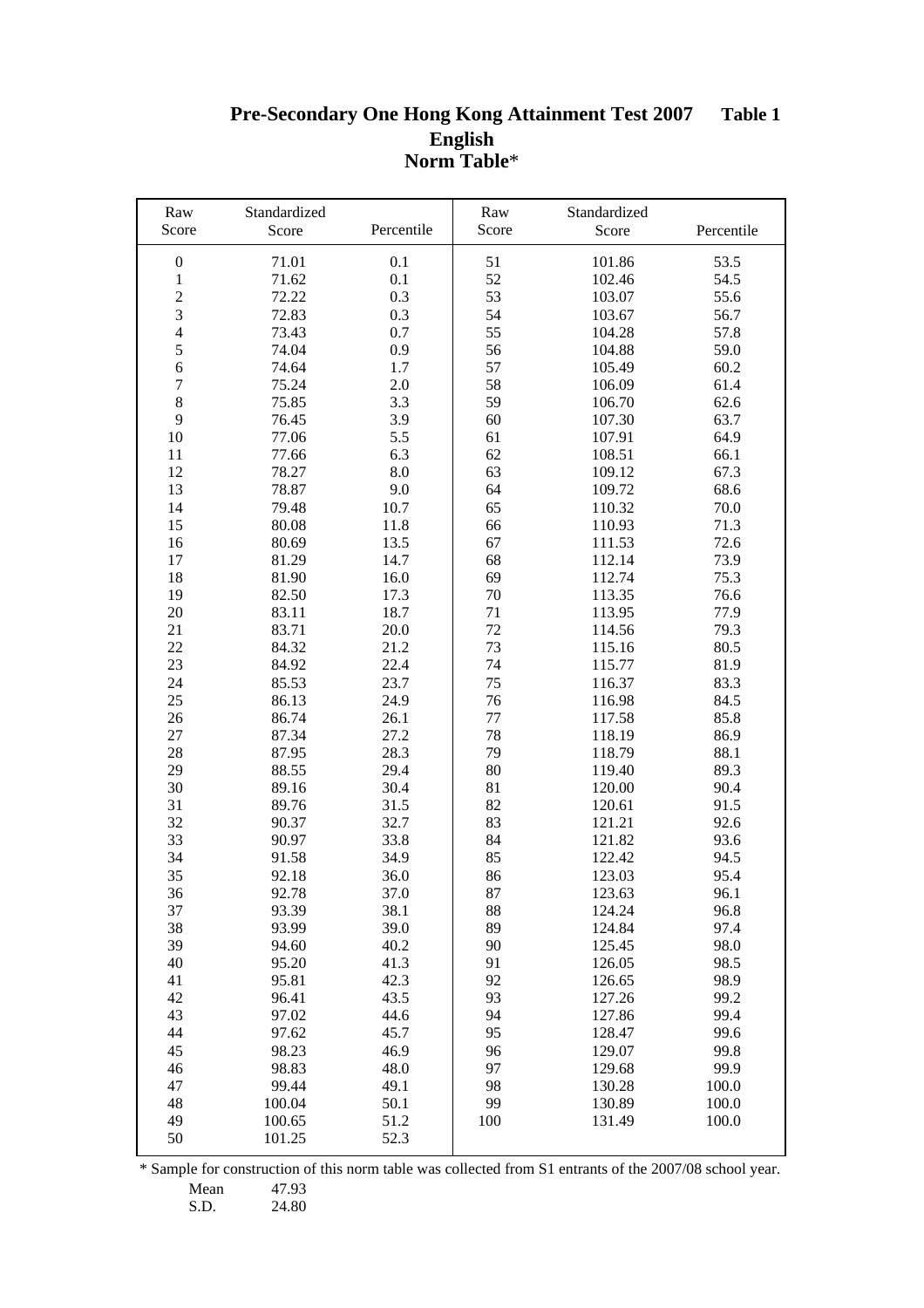#### **Pre-Secondary One Hong Kong Attainment Test 2007 English Norm Table by Testing Area**\* **Table 2**

| Raw                         | Standardized   |              | Raw              | Standardized     |              |
|-----------------------------|----------------|--------------|------------------|------------------|--------------|
| Score                       | Score          | Percentile   | Score            | Score            | Percentile   |
|                             | Listening      |              |                  |                  |              |
| $\boldsymbol{0}$            | 69.96          | 0.9          | 20               | 102.38           | 57.5         |
| $\mathbf 1$                 | 71.59          | 1.1          | 21               | 103.84           | 59.0         |
| $\overline{c}$              | 73.22          | 3.7          | 22               | 105.29           | 62.5         |
| 3                           | 74.85          | 4.8          | 23               | 106.74           | 64.1         |
| $\overline{\mathbf{4}}$     | 76.49          | 8.9          | 24               | 108.20           | 67.9         |
| 5                           | 78.12          | 10.7         | 25               | 109.65           | 69.4         |
| 6                           | 79.75          | 14.6         | 26               | 111.11           | 73.2         |
| $\overline{7}$              | 81.38          | 17.1         | 27               | 112.56           | 74.7         |
| $\,8\,$                     | 83.02          | 20.4         | $28\,$           | 114.01           | 78.8         |
| 9                           | 84.65          | 23.0         | 29               | 115.47           | 80.4         |
| 10                          | 86.28          | 25.8         | 30               | 116.92           | 84.5         |
| $11\,$                      | 87.91          | 28.3         | 31               | 118.38           | 85.9         |
| 12                          | 89.54          | 30.7         | 32               | 119.83           | 89.8         |
| 13                          | 91.18          | 33.2         | 33               | 121.28           | 91.0         |
| 14                          | 92.81          | 35.6         | 34               | 122.74           | 94.6         |
| 15                          | 94.44          | 38.1         | 35               | 124.19           | 95.4         |
| 16                          | 96.07          | 40.7         | 36               | 125.65           | 98.0         |
| 17                          | 97.70          | 43.6         | 37               | 127.10           | 98.5         |
| 18                          | 99.34          | 46.7         | 38               | 128.55           | 100.0        |
| 19                          | 100.97         | 49.6         |                  | Writing          |              |
| 20                          | 102.60         | 52.5         | $\boldsymbol{0}$ | 75.80            | 7.6          |
| 21                          | 104.23         | 55.8         | $\,1$            | 77.97            | 9.6          |
| 22                          | 105.87         | 59.6         | $\overline{c}$   | 80.14            | 14.2         |
| 23                          | 107.50         | 63.0         | 3                | 82.31            | 16.4         |
| 24                          | 109.13         | 67.3         | $\overline{4}$   | 84.47            | 19.7         |
| 25                          | 110.76         | 70.8         | 5                | 86.64            | 24.7         |
| 26                          | 112.39         | 75.5         | 6                | 88.81            | 29.6         |
| 27                          | 114.03         | 78.8         | $\overline{7}$   | 90.98            | 33.3         |
| 28                          | 115.66         | 84.2         | $8\,$            | 93.15            | 38.4         |
| 29                          | 117.29         | 86.8         | 9                | 95.31            | 43.3         |
| 30                          | 118.92         | 92.9         | 10               | 97.48            | 46.9         |
| 31                          | 120.56         | 94.5         | 11               | 99.65            | 51.0         |
| 32                          | 122.19         | 100.0        | 12               | 101.82           | 55.7         |
|                             | Reading        |              | 13               | 103.99           | 60.3         |
| $\boldsymbol{0}$            | 73.30          | 1.1          | 14               | 106.15           | 65.6         |
| $\mathbf{1}$                | 74.76          | 1.1          | 15               | 108.32           | 70.7         |
| $\sqrt{2}$                  | 76.21          | 3.6          | 16               | 110.49           | 75.6         |
| 3                           | 77.66          | 3.8          | 17               | 112.66           | 80.3         |
| $\overline{\mathcal{L}}$    | 79.12          | 8.9          | 18               | 114.83           | 84.4         |
| 5                           | 80.57          | 9.4          | 19               | 116.99           | 87.6         |
| 6                           | 82.03          | 16.1         | 20               | 119.16           | 90.6         |
| $\boldsymbol{7}$<br>$\,8\,$ | 83.48          | 16.8         | 21               | 121.33           | 93.0         |
| 9                           | 84.93          | 23.7         | 22               | 123.50           | 94.7         |
| 10                          | 86.39          | 24.9         | 23               | 125.67           | 96.4<br>97.6 |
| 11                          | 87.84          | 31.0         | 24               | 127.83<br>130.00 | 98.4         |
| 12                          | 89.30<br>90.75 | 32.1<br>37.1 | 25<br>26         | 132.17           | 99.0         |
| 13                          | 92.20          | 38.5         | 27               | 134.34           | 99.4         |
| 14                          | 93.66          | 42.7         | 28               | 136.51           | 99.7         |
| 15                          | 95.11          | 44.2         | 29               | 138.67           | 99.9         |
| 16                          | 96.57          | 47.8         | 30               | 140.84           | 100.0        |
| 17                          | 98.02          | 49.3         |                  |                  |              |
| 18                          | 99.47          | 52.7         |                  |                  |              |
| 19                          | 100.93         | 54.0         |                  |                  |              |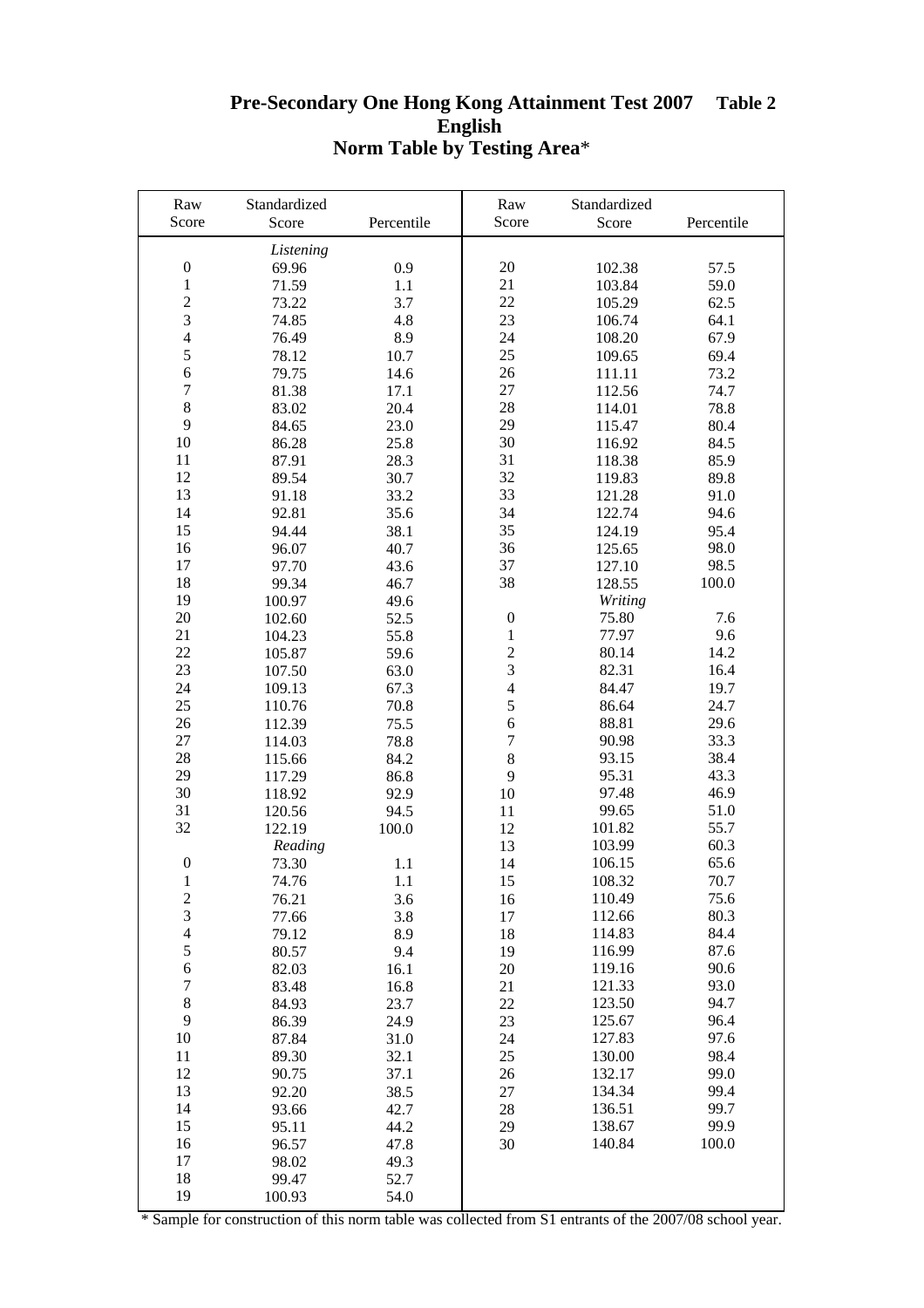## **English Conversion Table of Raw Scores from 2006 to 2007**\* **Pre-Secondary One Hong Kong Attainment Test Table A**

| Pre-S1<br>2006 | Pre-S1<br>2007 | Pre-S1<br>2006 | Pre-S1<br>2007 |
|----------------|----------------|----------------|----------------|
|                |                |                |                |
| 1.00           | 0.63           | 51.00          | 47.00          |
| 2.00           | $0.80\,$       | 52.00          | 47.71          |
| 3.00           | 1.52           | 53.00          | 49.00          |
| 4.00           | 1.79           | 54.00          | 50.29          |
| 5.00           | 2.00           | 55.00          | 52.09          |
| 6.00           | 2.33           | 56.00          | 53.17          |
| 7.00           | 3.17           | 57.00          | 54.25          |
| 8.00           | 4.00           | 58.00          | 55.08          |
| 9.00           | 5.23           | 59.00          | 56.13          |
| 10.00          | 5.58           | 60.00          | 56.75          |
| 11.00          | 5.68           | 61.00          | 58.38          |
| 12.00          | 7.06           | 62.00          | 58.75          |
| 13.00          | 7.19           | 63.00          | 59.24          |
| 14.00          | 9.18           | 64.00          | 59.90          |
| 15.00          | 9.45           | 65.00          | 60.56          |
| 16.00          | 11.50          | 66.00          | 61.16          |
| 17.00          | 11.79          | 67.00          | 61.68          |
| 18.00          | 13.58          | 68.00          | 62.67          |
| 19.00          | 13.73          | 69.00          | 64.23          |
| 20.00          | 15.35          | 70.00          | 65.04          |
| 21.00          | 15.88          | 71.00          | 65.67          |
| 22.00          | 17.00          | 72.00          | 66.89          |
| 23.00          | 17.25          | 73.00          | 67.82          |
| 24.00          | 19.39          | 74.00          | 69.29          |
| 25.00          | 20.00          | 75.00          | 70.82          |
| 26.00          | 20.88          | 76.00          | 71.52          |
| 27.00          | 21.57          | 77.00          | 74.16          |
| 28.00<br>29.00 | 22.33          | 78.00          | 74.74          |
|                | 23.09          | 79.00          | 75.83          |
| 30.00<br>31.00 | 25.12<br>25.53 | 80.00<br>81.00 | 76.62<br>78.71 |
| 32.00          | 25.88          | 82.00          | 79.82          |
| 33.00          | 29.00          | 83.00          | 81.31          |
| 34.00          | 30.27          | 84.00          | 81.77          |
| 35.00          | 32.00          | 85.00          | 83.58          |
| 36.00          | 33.45          | 86.00          | 84.58          |
| 37.00          | 34.13          | 87.00          | 85.33          |
| 38.00          | 35.08          | 88.00          | 86.25          |
| 39.00          | 36.20          | 89.00          | 87.20          |
| 40.00          | 37.13          | 90.00          | 89.00          |
| 41.00          | 38.25          | 91.00          | 89.50          |
| 42.00          | 38.75          | 92.00          | 89.75          |
| 43.00          | 40.00          | 93.00          | 90.00          |
| 44.00          | 41.07          | 94.00          | 91.00          |
| 45.00          | 41.60          | 95.00          | 91.50          |
| 46.00          | 41.80          | 96.00          | 92.00          |
| 47.00          | 42.89          | 97.00          | 94.00          |
| 48.00          | 43.54          | 98.00          | 96.00          |
| 49.00          | 44.50          | 99.00          | 98.00          |
| 50.00          | 45.73          | 100.00         | 100.00         |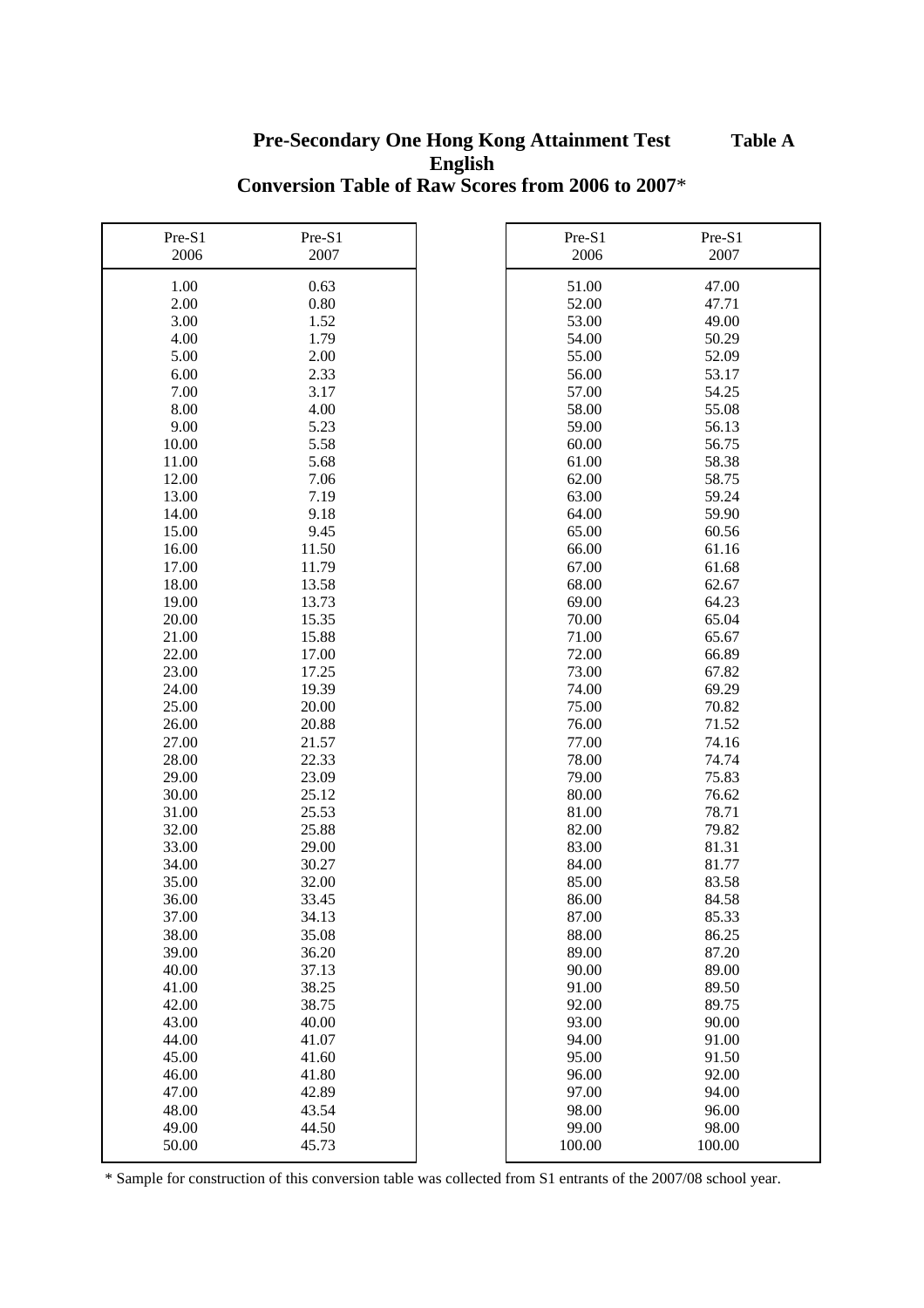## **English Conversion Table of Raw Scores from 2007 to 2006**\* **Pre-Secondary One Hong Kong Attainment Test Table B**

| Pre-S1 | Pre-S1 | Pre-S1 | Pre-S1 |
|--------|--------|--------|--------|
| 2007   | 2006   | 2007   | 2006   |
|        |        |        |        |
| 1.00   | 2.50   | 51.00  | 54.29  |
| 2.00   | 5.00   | 52.00  | 54.94  |
| 3.00   | 6.50   | 53.00  | 55.83  |
| 4.00   | 8.00   | 54.00  | 56.71  |
| 5.00   | 8.17   | 55.00  | 57.92  |
| 6.00   | 11.75  | 56.00  | 58.85  |
| 7.00   | 11.88  | 57.00  | 60.19  |
| 8.00   | 13.65  | 58.00  | 60.71  |
| 9.00   | 13.80  | 59.00  | 62.44  |
| 10.00  | 15.57  | 60.00  | 64.18  |
| 11.00  | 15.67  | 61.00  | 65.70  |
| 12.00  | 17.11  | 62.00  | 67.43  |
| 13.00  | 17.44  | 63.00  | 68.33  |
| 14.00  | 19.39  | 64.00  | 68.75  |
| 15.00  | 19.67  | 65.00  | 69.91  |
| 16.00  | 21.12  | 66.00  | 71.50  |
| 17.00  | 22.00  | 67.00  | 72.07  |
| 18.00  | 23.57  | 68.00  | 73.18  |
| 19.00  | 23.67  | 69.00  | 73.88  |
| 20.00  | 25.00  | 70.00  | 74.26  |
| 21.00  | 26.20  | 71.00  | 75.20  |
| 22.00  | 27.60  | 72.00  | 76.32  |
| 23.00  | 28.89  | 73.00  | 76.74  |
| 24.00  | 29.56  | 74.00  | 76.91  |
| 25.00  | 29.89  | 75.00  | 78.25  |
| 26.00  | 32.13  | 76.00  | 79.27  |
| 27.00  | 32.27  | 77.00  | 80.23  |
| 28.00  | 32.80  | 78.00  | 80.55  |
| 29.00  | 33.00  | 79.00  | 81.22  |
| 30.00  | 33.73  | 80.00  | 82.23  |
| 31.00  | 34.50  | 81.00  | 82.69  |
| 32.00  | 35.00  | 82.00  | 84.14  |
| 33.00  | 35.38  | 83.00  | 84.67  |
| 34.00  | 36.86  | 84.00  | 85.42  |
| 35.00  | 37.88  | 85.00  | 86.71  |
| 36.00  | 38.86  | 86.00  | 87.67  |
| 37.00  | 39.89  | 87.00  | 88.86  |
| 38.00  | 40.70  | 88.00  | 89.50  |
| 39.00  | 42.21  | 89.00  | 90.00  |
| 40.00  | 43.00  | 90.00  | 93.00  |
| 41.00  | 43.88  | 91.00  | 94.00  |
| 42.00  | 46.27  | 92.00  | 96.00  |
| 43.00  | 47.13  | 93.00  | 96.50  |
| 44.00  | 48.46  | 94.00  | 97.00  |
| 45.00  | 49.47  | 95.00  | 97.50  |
| 46.00  | 50.43  | 96.00  | 98.00  |
| 47.00  | 51.00  | 97.00  | 98.50  |
| 48.00  | 52.13  | 98.00  | 99.00  |
| 49.00  | 53.00  | 99.00  | 99.50  |
| 50.00  | 53.85  | 100.00 | 100.00 |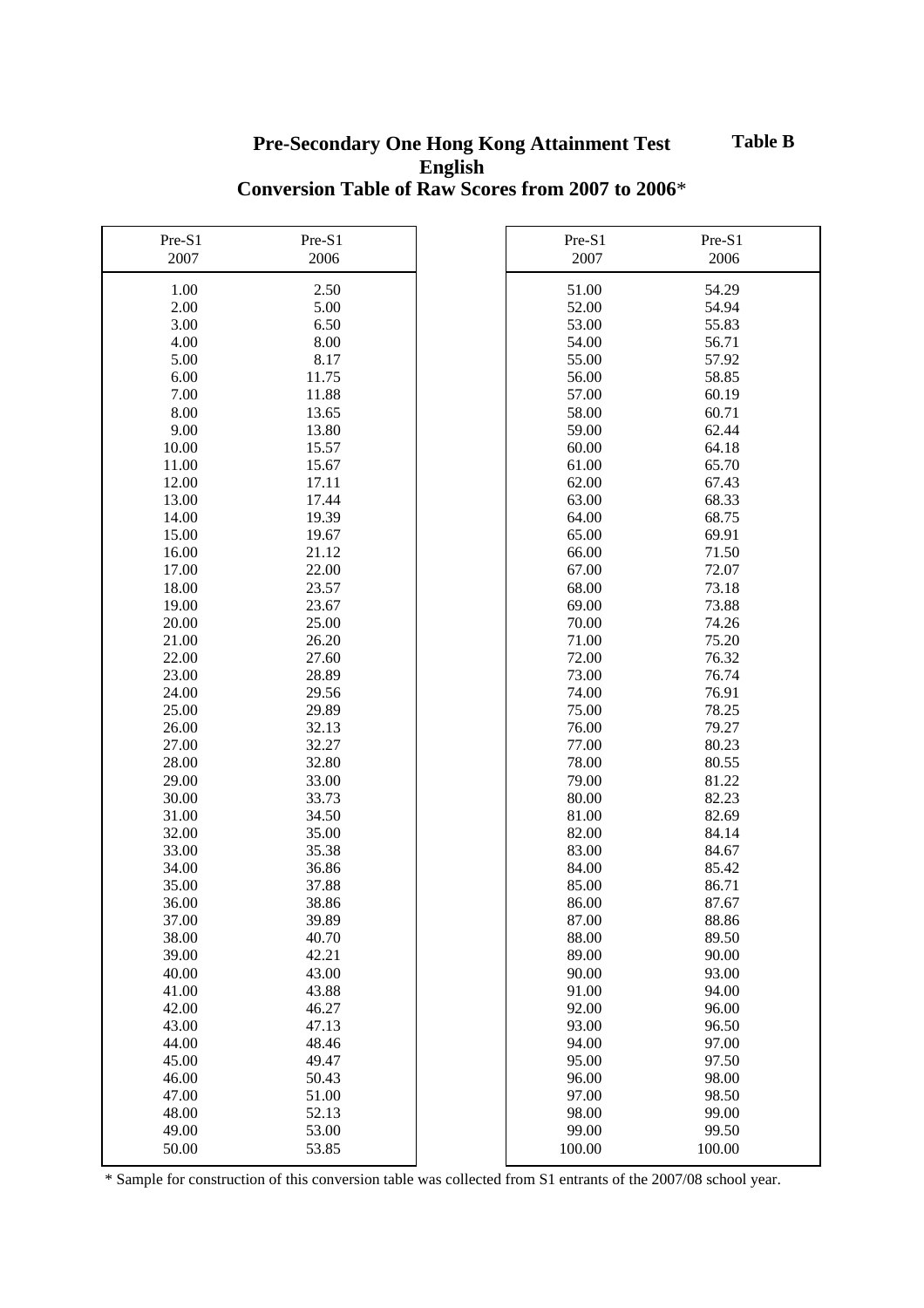# **Pre-Secondary One Hong Kong Attainment Test 2007 2007**

表 **1 Table 1**

# **Mathematics**

#### 常模表\*

# **Norm Table**\*

| Raw Score                | <b>Standardized Score</b> | Percentile | Raw Score | <b>Standardized Score</b> | Percentile |
|--------------------------|---------------------------|------------|-----------|---------------------------|------------|
| $\boldsymbol{0}$         | 62.87                     | 0.1        | 51        | 97.04                     | 43.4       |
| $\mathbf{1}$             | 63.54                     | 0.1        | 52        | 97.71                     | 44.9       |
|                          | 64.21                     | 0.1        | 53        | 98.38                     | 46.2       |
| $\frac{2}{3}$            | 64.88                     | 0.2        | 54        | 99.05                     | 47.5       |
| $\overline{\mathcal{L}}$ | 65.55                     | 0.2        | 55        | 99.72                     | 48.8       |
| 5                        | 66.22                     | 0.2        | 56        | 100.39                    | 50.2       |
| $\sqrt{6}$               | 66.89                     | 0.3        | 57        | 101.06                    | 51.6       |
| $\sqrt{ }$               | 67.56                     | 0.4        | 58        | 101.73                    | 53.1       |
| $\,8\,$                  | 68.23                     | 0.5        | 59        | 102.40                    | 54.5       |
| 9                        | 68.90                     | 0.6        | 60        | 103.07                    | 55.9       |
| 10                       | 69.57                     | 0.9        | 61        | 103.74                    | 57.3       |
| 11                       | 70.24                     | 1.1        | 62        | 104.42                    | 58.7       |
| 12                       | 70.91                     | 1.5        | 63        | 105.09                    | 60.1       |
| 13                       | 71.58                     | 1.8        | 64        | 105.76                    | 61.6       |
| 14                       | 72.25                     | 2.4        | 65        | 106.43                    | 63.1       |
| 15                       | 72.92                     | 2.9        | 66        | 107.10                    | 64.4       |
| 16                       | 73.59                     | 3.7        | 67        | 107.77                    | 65.9       |
| 17                       | 74.26                     | 4.3        | 68        | 108.44                    | 67.5       |
| 18                       | 74.93                     | 5.1        | 69        | 109.11                    | 69.0       |
| 19                       | 75.60                     | 5.8        | 70        | 109.78                    | 70.4       |
| $20\,$                   | 76.27                     | 6.8        | 71        | 110.45                    | 71.9       |
| 21                       | 76.94                     | $7.5$      | 72        | 111.12                    | 73.3       |
| 22                       | 77.61                     | 8.5        | 73        | 111.79                    | 74.7       |
| 23                       | 78.28                     | 9.2        | 74        | 112.46                    | 76.1       |
| 24                       | 78.95                     | 10.2       | 75        | 113.13                    | 77.5       |
| 25                       | 79.62                     | 11.2       | 76        | 113.80                    | 78.9       |
| 26                       | 80.29                     | 12.3       | 77        | 114.47                    | 80.3       |
| 27                       | 80.96                     | 13.3       | 78        | 115.14                    | 81.6       |
| 28                       | 81.63                     | 14.5       | 79        | 115.81                    | 82.9       |
| 29                       | 82.30                     | 15.5       | 80        | 116.48                    | 84.2       |
| 30                       | 82.97                     | 16.7       | 81        | 117.15                    | 85.5       |
| 31                       | 83.64                     | 17.8       | 82        | 117.82                    | 86.7       |
| 32                       | 84.31                     | 19.0       | 83        | 118.49                    | 88.0       |
| 33                       | 84.98                     | 20.2       | 84        | 119.16                    | 89.2       |
| 34                       | 85.65                     | 21.3       | 85        | 119.83                    | 90.4       |
| 35                       | 86.32                     | 22.5       | 86        | 120.50                    | 91.6       |
| 36                       | 86.99                     | 23.7       | 87        | 121.17                    | 92.6       |
| 37                       | 87.66                     | 24.8       | 88        | 121.84                    | 93.7       |
| 38                       | 88.33                     | 26.1       | 89        | 122.51                    | 94.7       |
| 39                       | 89.00                     | 27.3       | 90        | 123.18                    | 95.6       |
| 40                       | 89.67                     | 28.6       | 91        | 123.85                    | 96.4       |
| 41                       | 90.34                     | 29.8       | 92        | 124.52                    | 97.2       |
| 42                       | 91.01                     | 31.1       | 93        | 125.19                    | 97.8       |
| 43                       | 91.68                     | 32.5       | 94        | 125.86                    | 98.4       |
| 44                       | 92.35                     | 33.9       | 95        | 126.53                    | 98.9       |
| 45                       | 93.02                     | 35.2       | 96        | 127.20                    | 99.3       |
| 46                       | 93.69                     | 36.5       | 97        | 127.87                    | 99.5       |
| 47                       | 94.36                     | 37.8       | 98        | 128.54                    | 99.8       |
| 48                       | 95.03                     | 39.3       | 99        | 129.21                    | 99.9       |
| 49                       | 95.70                     | 40.6       | 100       | 129.88                    | 100.0      |
| 50                       | 96.37                     | 42.1       |           |                           |            |

\* Sample for construction of this norm table was collected from S1 entrants of the 2007/08 school year.

 $*$ 

Mean

<sup>55.41</sup> 

<sup>22.39</sup> 

S.D.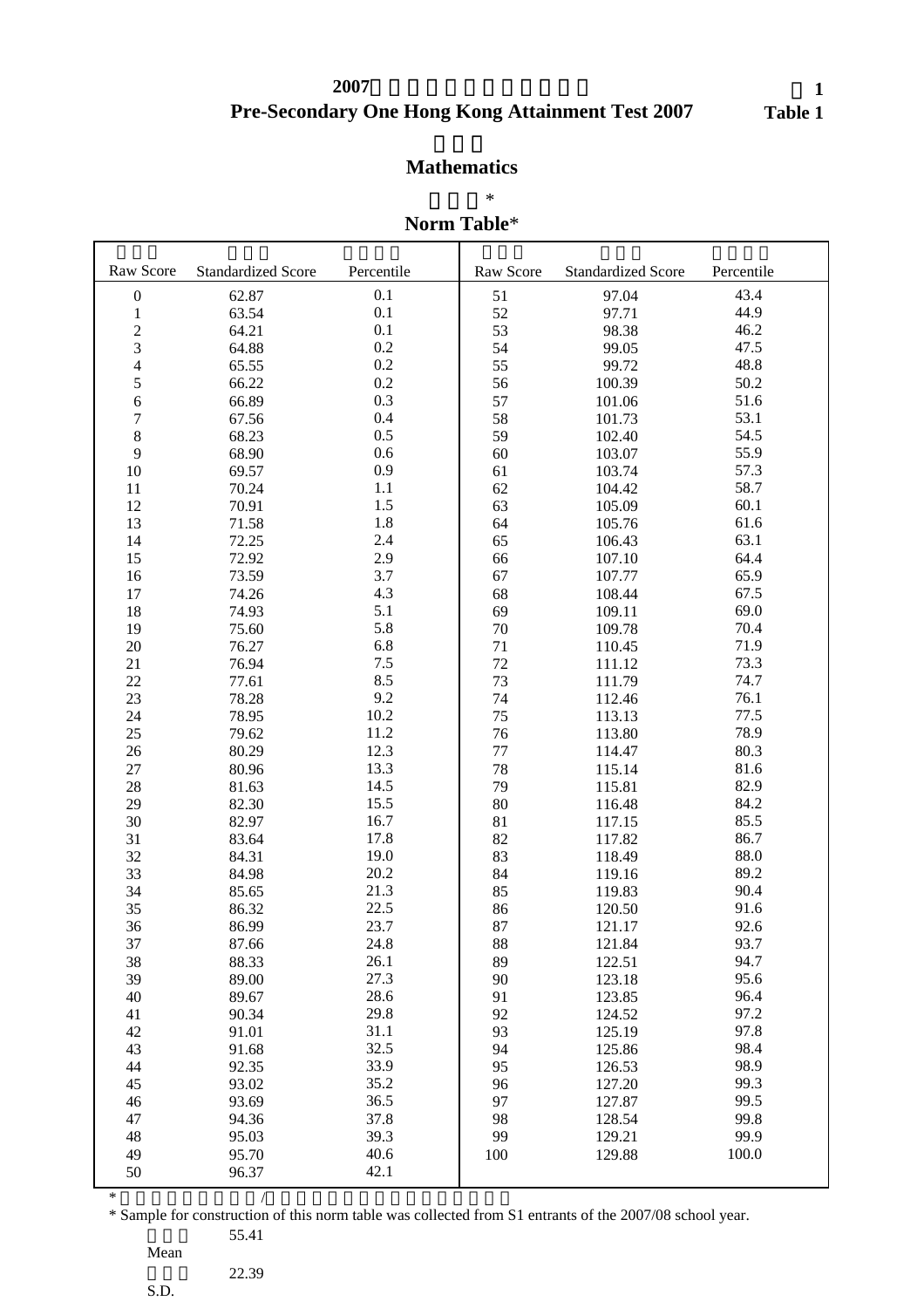## **Pre-Secondary One Hong Kong Attainment Test 2007 2007**年中一入學前香港學科測驗

# **Mathematics**

| Learning Dimension | Raw<br>Score                 | Standardized<br>Score |            | Percentile Learning Dimension | Raw<br>Score                     | Standardized<br>Score | Percentile   |
|--------------------|------------------------------|-----------------------|------------|-------------------------------|----------------------------------|-----------------------|--------------|
|                    | $\boldsymbol{0}$             | 64.12                 | 0.3        |                               | $\overline{9}$                   | 101.73                | 58.1         |
| Number             | $\mathbf{1}$                 | 65.53                 | 0.4        | ( )                           | 10                               | 105.89                | 66.2         |
|                    | $\sqrt{2}$                   | 66.94                 | 1.0        | Shape and Space               | $11\,$                           | 110.05                | 77.2         |
|                    | 3                            | 68.34                 | 1.2        | (cont'd)                      | 12                               | 114.21                | 83.0         |
|                    | 4                            | 69.75                 | 2.6        |                               | 13                               | 118.37                | 92.3         |
|                    | 5                            | 71.16                 | 3.0        |                               | 14                               | 122.53                | 94.8         |
|                    | 6                            | 72.56                 | 4.9        |                               | 15                               | 126.69                | $100.0\,$    |
|                    | 7                            | 73.97                 | 5.7        |                               |                                  |                       |              |
|                    | $\,8\,$                      | 75.38                 | 7.9        |                               | $\boldsymbol{0}$                 | 71.73                 | 1.6          |
|                    | 9                            | 76.79                 | 9.1        | Measures                      | $\mathbf{1}$                     | 74.13                 | $2.7\,$      |
|                    | 10                           | 78.19                 | 11.4       |                               | $\overline{c}$                   | 76.52                 | 6.5          |
|                    | $11\,$                       | 79.60                 | 12.7       |                               | 3                                | 78.91                 | 9.6          |
|                    | 12                           | 81.01                 | 14.8       |                               | $\overline{\mathcal{L}}$         | 81.30                 | 15.6         |
|                    | 13                           | 82.41                 | 16.1       |                               | 5                                | 83.69                 | 20.0         |
|                    | 14                           | 83.82                 | 18.6       |                               | 6                                | 86.09                 | 26.3         |
|                    | 15                           | 85.23                 | 20.4       |                               | $\boldsymbol{7}$                 | 88.48                 | 30.4         |
|                    | 16                           | 86.63                 | 22.8       |                               | $\,8\,$                          | 90.87                 | 36.4         |
|                    | 17                           | 88.04                 | 24.8       |                               | 9                                | 93.26                 | 39.7         |
|                    | 18                           | 89.45                 | 27.6       |                               | 10                               | 95.65                 | 45.2         |
|                    | 19                           | 90.85                 | 29.8       |                               | $11\,$                           | 98.05                 | 48.6         |
|                    | 20                           | 92.26                 | 32.5       |                               | 12                               | 100.44                | 53.6         |
|                    | 21                           | 93.67                 | 35.1       |                               | 13                               | 102.83                | 57.1         |
|                    | 22                           | 95.07                 | 38.0       |                               | 14                               | 105.22                | 61.9         |
|                    | 23                           | 96.48                 | 40.8       |                               | 15                               | 107.61                | 65.1         |
|                    | 24                           | 97.89                 | 43.8       |                               | 16                               | 110.01                | 70.8         |
|                    | 25                           | 99.29                 | 46.7       |                               | $17\,$                           | 112.40                | 74.6         |
|                    | 26                           | 100.70                | 49.7       |                               | 18                               | 114.79                | 81.6         |
|                    | $27\,$                       | 102.11                | 52.8       |                               | 19                               | 117.18                | 84.6         |
|                    | 28                           | 103.52                | 56.2       |                               | 20                               | 119.58                | 92.5         |
|                    | 29                           | 104.92                | 59.5       |                               | 21                               | 121.97                | 94.1         |
|                    | 30                           | 106.33                | 62.7       |                               | 22                               | 124.36                | 100.0        |
|                    | 31                           | 107.74                | 66.3       |                               |                                  |                       |              |
|                    | 32                           | 109.14                | 69.6       |                               | $\boldsymbol{0}$                 | 72.79                 | 6.1          |
|                    | 33                           | 110.55                | 72.9       | Data Handling                 | $\,1$                            | 77.75                 | 8.9          |
|                    | 34                           | 111.96                | 76.2       |                               | $\overline{c}$                   | 82.71                 | 20.3         |
|                    | 35                           | 113.36                | 79.2       |                               | 3                                | 87.67                 | 26.5         |
|                    | 36                           | 114.77                | 82.6       |                               | $\overline{\mathcal{L}}$         | 92.63                 | 40.9         |
|                    | 37                           | 116.18                | 85.4       |                               | 5                                | 97.59                 | 49.9         |
|                    | 38                           | 117.58                | 88.7       |                               | 6                                | 102.55                | 62.1         |
|                    | 39                           | 118.99                | 90.8       |                               | $\boldsymbol{7}$                 | 107.51                | 72.5         |
|                    | 40                           | 120.40                | 93.9       |                               | $\,$ 8 $\,$                      | 112.47                | 79.6         |
|                    | 41                           | 121.80                | 95.3       |                               | 9                                | 117.43                | 91.0         |
|                    | 42                           | 123.21                | 97.9       |                               | 10                               | 122.39                | 93.5         |
|                    | 43                           | 124.62                | 98.3       |                               | 11                               | 127.35                | 100.0        |
|                    | 44                           | 126.03                | 100.0      |                               |                                  | 77.37                 |              |
|                    |                              |                       |            | Algebra                       | $\boldsymbol{0}$                 |                       | 14.4<br>14.4 |
|                    | $\boldsymbol{0}$             | 64.28                 | 1.2        |                               | $\,1\,$                          | 83.00                 |              |
| Shape and Space    | $\mathbf 1$                  | 68.44                 | 1.9<br>5.7 |                               | $\overline{\mathbf{c}}$          | 88.62                 | 38.6<br>38.8 |
|                    | $\sqrt{2}$<br>$\overline{3}$ | 72.60<br>76.76        | 8.3        |                               | 3                                | 94.25<br>99.88        | 66.4         |
|                    | $\overline{4}$               | 80.92                 | 15.5       |                               | $\overline{\mathcal{L}}$<br>5    | 105.50                | 67.2         |
|                    | $\sqrt{5}$                   | 85.08                 | 21.2       |                               | $\boldsymbol{6}$                 | 111.13                | 78.2         |
|                    | $\sqrt{6}$                   | 89.24                 | 29.8       |                               | $\begin{array}{c} 7 \end{array}$ | 116.75                | 79.7         |
|                    | 7                            | 93.41                 | 38.2       |                               | $\,8\,$                          | 122.38                | $100.0\,$    |
|                    | $\,8\,$                      | 97.57                 | 47.9       |                               |                                  |                       |              |
|                    |                              |                       |            |                               |                                  |                       |              |

## 按學習範疇劃分的常模表\* **Norm Table by Learning Dimension**\*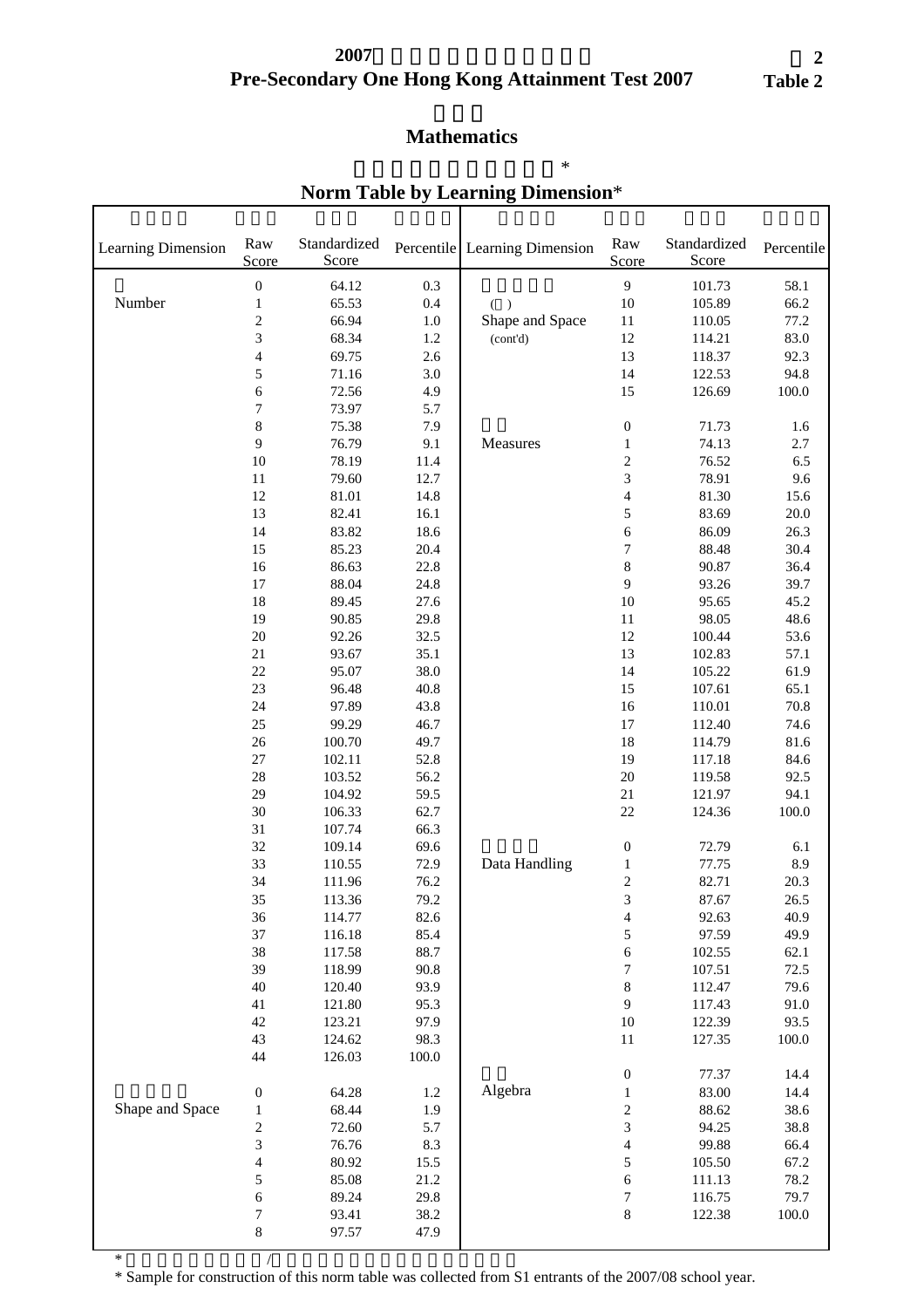## **Mathematics**

**Conversion Table of Raw Scores from 2006 to 2007**\* **2006 2007** \*

| 2006           | 2007           | 2006           | 2007           |
|----------------|----------------|----------------|----------------|
| Pre-S1         | Pre-S1         | Pre-S1         | Pre-S1         |
| 1.00           | 0.30           | 51.00          | 47.17          |
| 2.00           | 1.60           | 52.00          | 47.67          |
| 3.00           | 2.40           | 53.00          | 48.10          |
| 4.00           | 3.20           | 54.00          | 49.22          |
| 5.00           | 4.00           | 55.00          | 50.00          |
| 6.00           | 4.80           | 56.00          | 50.89          |
| 7.00           | 5.60           | 57.00          | 51.74          |
| 8.00           | 6.40           | 58.00          | 53.70          |
| 9.00           | 7.20           | 59.00          | 54.38          |
| 10.00          | 8.00           | 60.00          | 54.90          |
| 11.00          | 11.20          | 61.00          | 56.67          |
| 12.00          | 11.80          | 62.00          | 57.67          |
| 13.00          | 12.57          | 63.00          | 58.19          |
| 14.00          | 14.17          | 64.00          | 59.08          |
| 15.00          | 15.00          | 65.00          | 59.83          |
| 16.00          | 17.50          | 66.00          | 61.60          |
| 17.00          | 17.75          | 67.00          | 63.32          |
| 18.00          | 18.75          | 68.00          | 63.84          |
| 19.00          | 19.83          | 69.00          | 65.24          |
| 20.00          | 21.22          | 70.00          | 66.25          |
| 21.00          | 21.33          | 71.00          | 66.75          |
| 22.00          | 22.38          | 72.00          | 68.00          |
| 23.00          | 23.00          | 73.00          | 68.87          |
| 24.00          | 23.57          | 74.00          | 69.76          |
| 25.00          | 23.79          | 75.00          | 72.00          |
| 26.00          | 25.15          | 76.00          | 72.94          |
| 27.00<br>28.00 | 25.54<br>26.18 | 77.00<br>78.00 | 74.14<br>75.50 |
| 29.00          | 27.57          | 79.00          | 76.23          |
| 30.00          | 29.48          | 80.00          | 77.62          |
| 31.00          | 29.84          | 81.00          | 78.37          |
| 32.00          | 30.57          | 82.00          | 79.64          |
| 33.00          | 31.67          | 83.00          | 80.85          |
| 34.00          | 32.55          | 84.00          | 82.88          |
| 35.00          | 33.18          | 85.00          | 84.13          |
| 36.00          | 34.36          | 86.00          | 85.31          |
| 37.00          | 36.00          | 87.00          | 86.76          |
| 38.00          | 37.00          | 88.00          | 87.50          |
| 39.00          | 37.45          | 89.00          | 89.20          |
| 40.00          | 39.00          | 90.00          | 89.87          |
| 41.00          | 40.00          | 91.00          | 91.67          |
| 42.00          | 40.38          | 92.00          | 92.57          |
| 43.00          | 41.00          | 93.00          | 93.40          |
| 44.00          | 42.00          | 94.00          | 93.60          |
| 45.00          | 43.20          | 95.00          | 94.50          |
| 46.00          | 44.00          | 96.00          | 96.50          |
| 47.00          | 44.87          | 97.00          | 97.00          |
| 48.00          | 45.14          | 98.00          | 98.00          |
| 49.00          | 46.22          | 99.00          | 99.00          |
| 50.00          | 46.70          | 100.00         | 100.00         |

 $*$